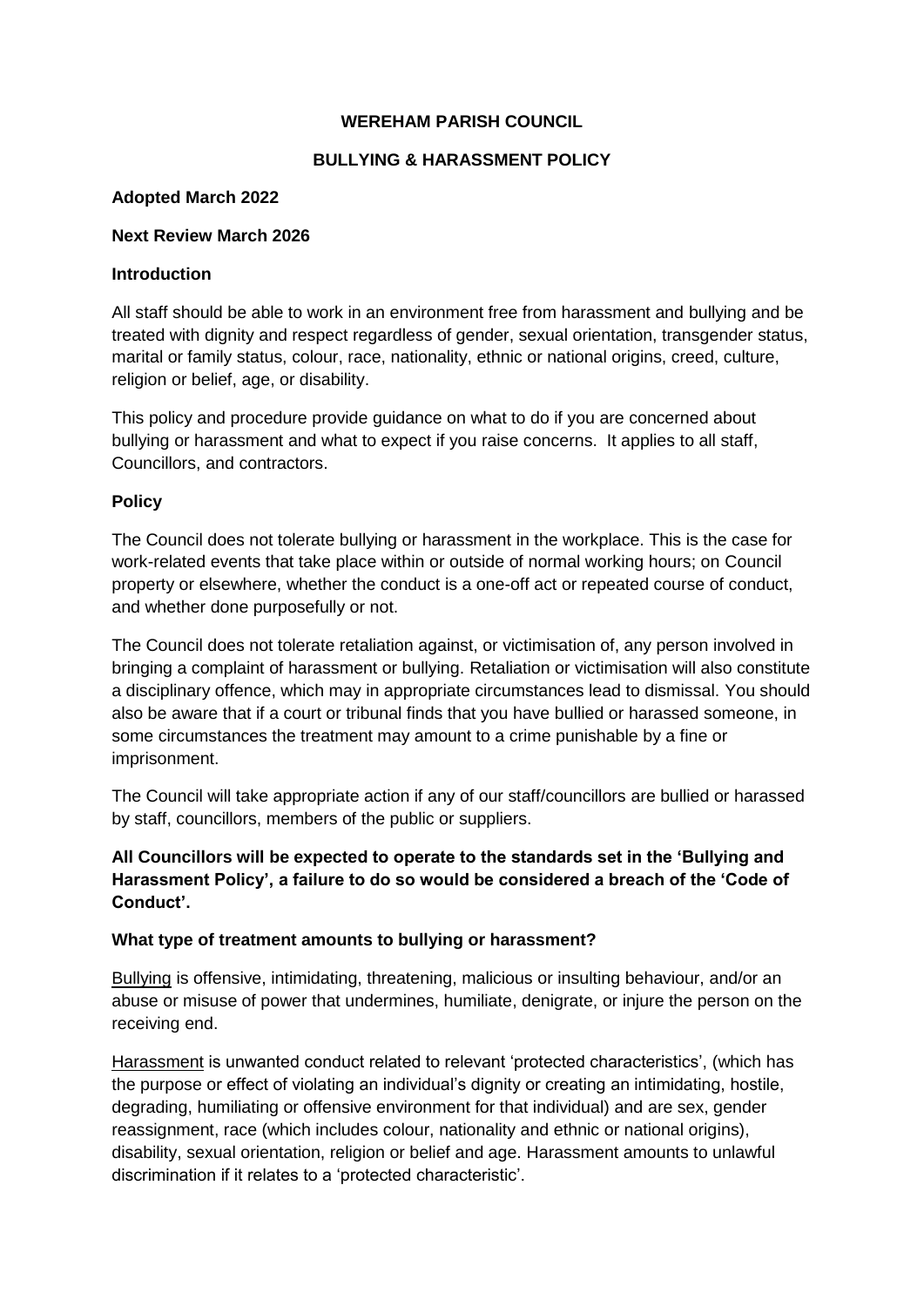Examples of bullying and harassment maybe:

- Deliberate or unintentional
- Between two individuals or a group
- Verbal abuse or offensive comments, jokes or pranks related to age, disability, gender re-assignment, marriage, civil partnership, pregnancy, maternity, race, religion, belief, sex, or sexual orientation
- Lewd or suggestive comments
- Obvious or insidious
- Persistent or an isolated incident
- Deliberate exclusion from conversations or work activities
- Withholding information, a person needs to do their job
- Practical jokes, initiation ceremonies or inappropriate birthday rituals
- Physical abuse such as hitting, pushing, or jostling
- Rifling through, hiding, or damaging personal property
- Subjecting a person to humiliation or ridicule, belittling their efforts, often in front of others
- Face to face, in writing, by email, telephone or social media
- Overbearing supervision and abusing a position of power
- Deliberately undermining a competent worker by overloading and constant criticism
- Preventing individuals from progressing by intentionally blocking promotion or training opportunities

# **THIS IS NOT AN EXHAUSTIVE LIST**

It is important to recognise that conduct which one person may find acceptable; another may find totally unacceptable. All employees must, therefore, treat their colleagues with respect and appropriate sensitivity.

Bullying does not include appropriate criticism of an employee's behaviour or proper performance management.

Incidents of harassment may also constitute a criminal offence and may therefore need to be reported to the Police.

# **Responsibilities**

1

# **Employee Responsibilities**

- $\bullet$  To behave in accordance with the Code of Conduct<sup>1</sup> and treat colleagues with dignity and respect.
- Discourage bullying and harassment by making it clear that such behaviour is unacceptable and supporting colleagues who suffer such treatment.
- Challenge inappropriate behaviour early and report as appropriate.

<sup>1</sup> **All employees will be expected to operate to the standards set in the 'Bullying and Harassment Policy', a failure to do so would be considered a breach of the 'Code of Conduct'.**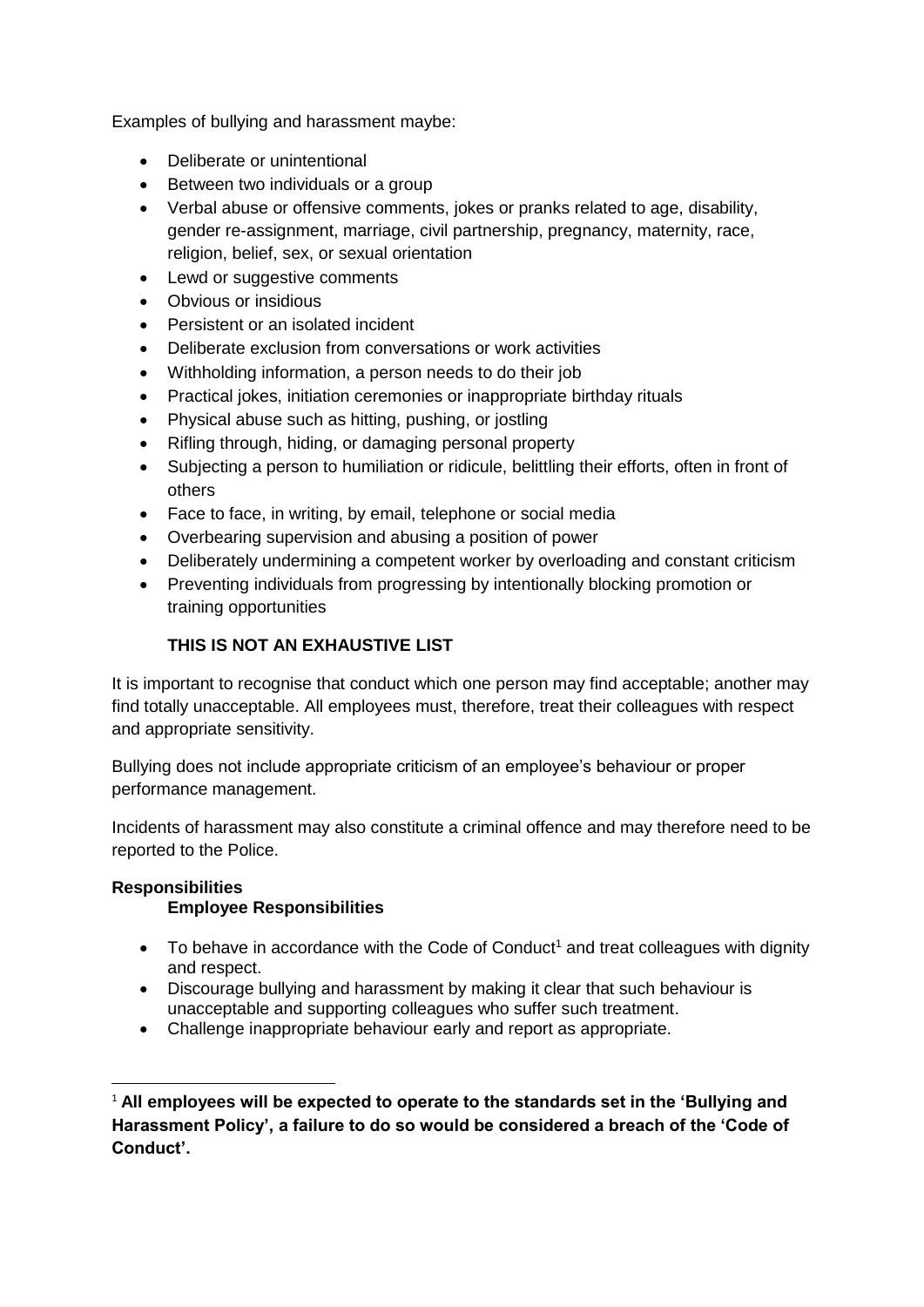# **Councillor Responsibilities**

Councillors must take all reasonable steps to ensure the working environment is free from bullying and harassment by:

- Acting as a positive role model
- Being aware of work situations where there is a potential for bullying and harassment and to guard against it
- Ensuring all employees are aware of the standards of behaviour and conduct expected of them.
- Treating all complaints seriously, with sensitivity to the feelings and perceptions of all those involved.
- Dealing with any issues raised fairly and confidentially
- Taking steps to ensure that employees who bring complaints, or support others to do so, are not treated less favourably
- Taking immediate action if bullying and/or harassment is suspected or identified
- Being familiar with policy and provide advice on procedure
- Any adverse comments made via the media and social media or outside of the Council in any form regarding staff or fellow councillors will be dealt with robustly.
- To behave in accordance with the Code of Conduct<sup>2</sup> and treat colleagues with dignity and respect.

It is not only the Councillor's perception of what behaviour is acceptable which defines harassment. The recipients view of the behaviour is important and if the recipient feels that they have been harassed the complaint must be taken seriously and actioned.

#### **Reporting concerns**

1

#### What you should do if you witness an incident you believe to harassment or bullying

If you witness such behaviour you should report the incident in confidence to the Clerk or a Nominated Councillor. The Nominated Councillor will have experience in dealing with such matters and/or undergone any necessary training to enable them to act fairly and professionally. If the 'Nominated Councillor' is the perpetrator then the matter will be passed to the Chair of the Council. Such reports will be taken seriously and will be treated in strict confidence as far as it is possible to do so.

What you should do if you feel you are being Bullied or Harassed by a member of the public or supplier (as opposed to a colleague)

<sup>2</sup> **All Councillors will be expected to operate to the standards set in the 'Bullying and Harassment Policy', a failure to do so would be considered a breach of the 'Code of Conduct'.**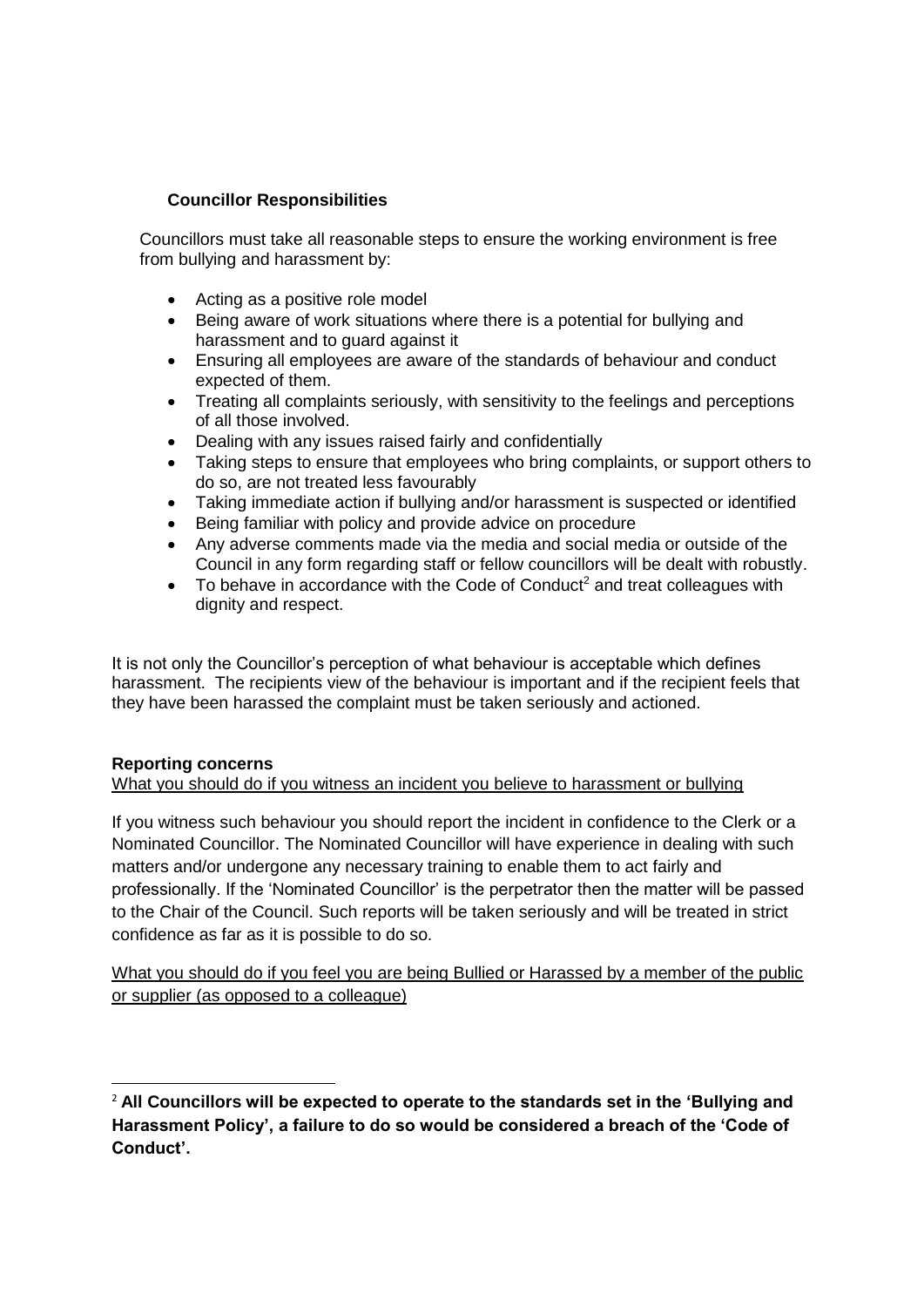If you are being bullied or harassed by someone with whom you come into contact at work, please raise this with the Clerk or a Nominated Councillor in the first instance. They will then decide how best to deal with the situation, in consultation with you.

# What you should do if you feel you are being Bullied or Harassed by a Councillor

If you are being bullied or harassed by a Councillor, please raise this with the Clerk or the Chair of the Council in the first instance. They will then decide how best to deal with the situation, in consultation with you. There are two possible avenues for you, informal or formal. The Informal Resolution is described below. Formal concerns regarding potential breaches of Code of Conduct<sup>3</sup> breaches will be investigated by the Monitoring Officer.

If the Nominated Councillor, the Chair or the Monitoring Officer are compromised in any way, the complaint should then be dealt with by a Monitoring Officer from another District/Borough Council.

# **Informal resolution**

**.** 

If you are being bullied or harassed you may be able to resolve the situation yourself by explaining clearly to the perpetrator(s) that their behaviour is unacceptable, contrary to our policy and must stop. Alternatively, you may wish to ask the Clerk, a colleague, or another councillor to put this on your behalf or to be with you when confronting the perpetrator(s).

If the above approach does not work or if you do not want to try to resolve the situation in this way, or if you are being bullied by your own manager, you should raise the issue with the Chair of the Council. The Chair (or another appropriate individual) will discuss with you the option of trying to resolve the situation informally by:

- Telling the alleged perpetrator(s), without prejudging the matter, that there has been a complaint that their behaviour is having an adverse effect on a member of staff.
- That such behaviour is contrary to our policy.
- That for employees, the continuation of such behaviour could amount to a serious disciplinary offence.

It may be possible to have the conversation with the alleged perpetrator without revealing your name, if this is what you want. They will also stress that the conversation is confidential.

However, by its nature bullying and harassment may make the employee feel embarrassed, worried about damaging their reputation or the working environment and fearful of not being taken seriously and subsequent reprisals. In these situations, the Chair of the Council, a colleague, or a Trade Union Representative can make an initial approach.

If your complaint is resolved informally, the alleged perpetrator(s) will not usually be subject to disciplinary sanctions. However, in exceptional circumstances (such as a serious allegation of harassment or in cases where a problem has happened before) the Council

<sup>3</sup> **All Councillors/Employees will be expected to operate to the standards set in the 'Bullying and Harassment Policy', a failure to do so would be considered a breach of the 'Code of Conduct'.**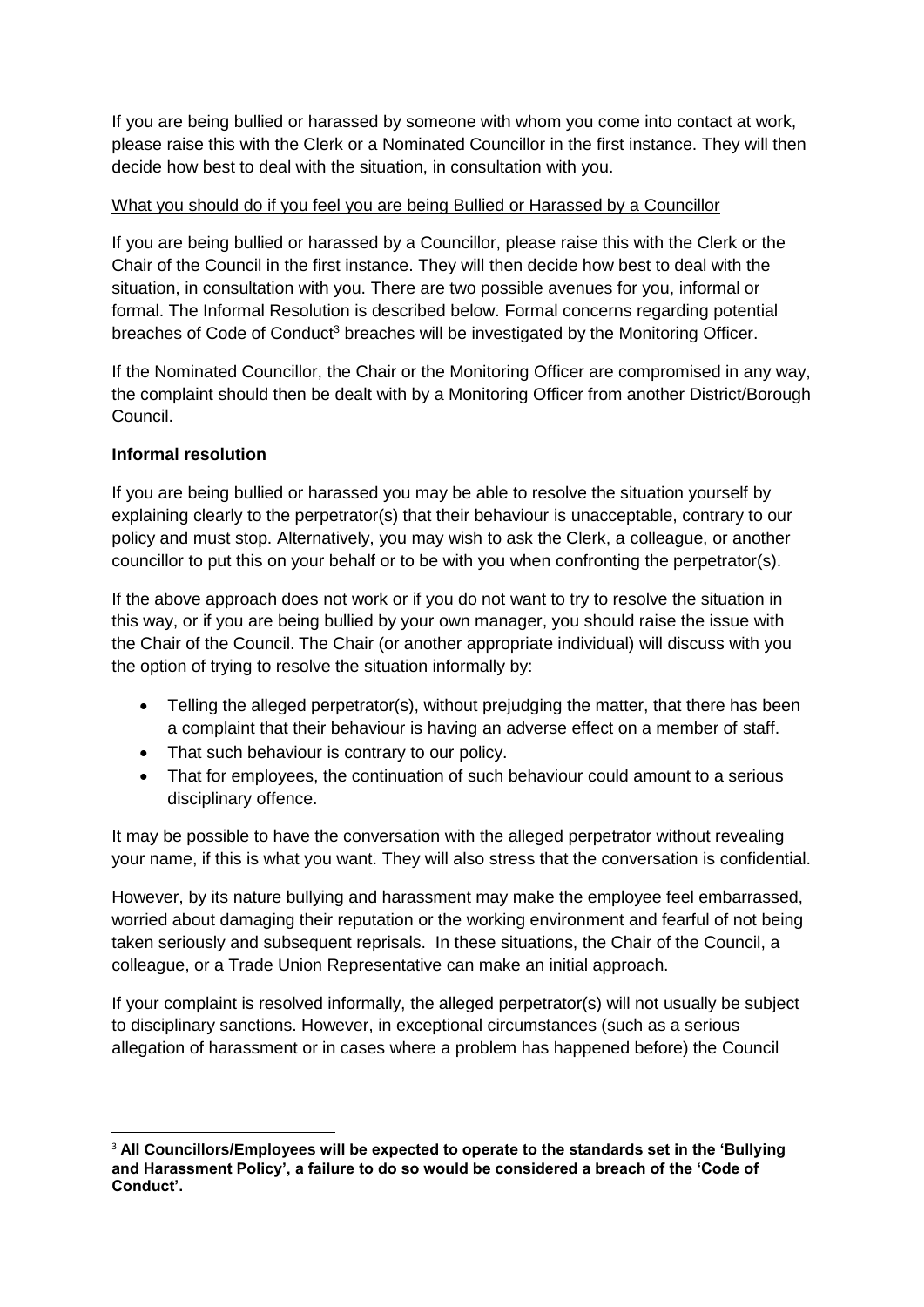may decide to investigate further and take more formal action notwithstanding that you raised the matter informally. We will consult with you before taking this step.

Where appropriate, mediation may be offered. Mediation is a voluntary, private, and confidential process to resolve disagreements. The aim of mediation is, with the agreement of all parties, to bring people together in an informal, neutral setting to enhance communication and understanding to bring about effective resolution at the earliest stage possible.

# **Raising a formal complaint…**

If informal resolution is unsuccessful or inappropriate, you can make a formal complaint about the harassment or bullying to the Clerk or the Chair of the Council. A formal complaint may ultimately lead to disciplinary action against the perpetrator(s) where they are employed.

The Clerk or the Chair of the Council will appoint someone to investigate your complaint. You will need to co-operate with the investigation and provide the following details (if not already provided):

- The name of the alleged perpetrator(s),
- The nature of the harassment or bullying,
- The dates and times the harassment or bullying occurred
- The names of any witnesses and
- Any action taken by you to resolve the matter informally

## … against a councillor

The Clerk or the Chair of the Council will appoint someone to investigate your complaint. Formal concerns regarding potential breaches of Code of Conduct<sup>4</sup> will be investigated by the Monitoring Officer who will have the power to act.

## … against a colleague or contractor

The alleged perpetrator(s) would need to be told your name and the details of your complaint for the issue to be investigated properly. However, we will carry out the investigation as confidentially and sensitively as possible. Where you and the alleged perpetrator(s) work in proximity to each other, we will consider whether it is appropriate to separate you whilst the matter is being investigated.

## … against a member of the public or supplier

We will investigate the complaint as far as possible by contacting the member of public or the supplier's employer and asking for a response to the allegations.

# **During the investigation**

**<sup>.</sup>** <sup>4</sup> **All Councillors/Employees will be expected to operate to the standards set in the 'Bullying and Harassment Policy', a failure to do so would be considered a breach of the 'Code of Conduct'.**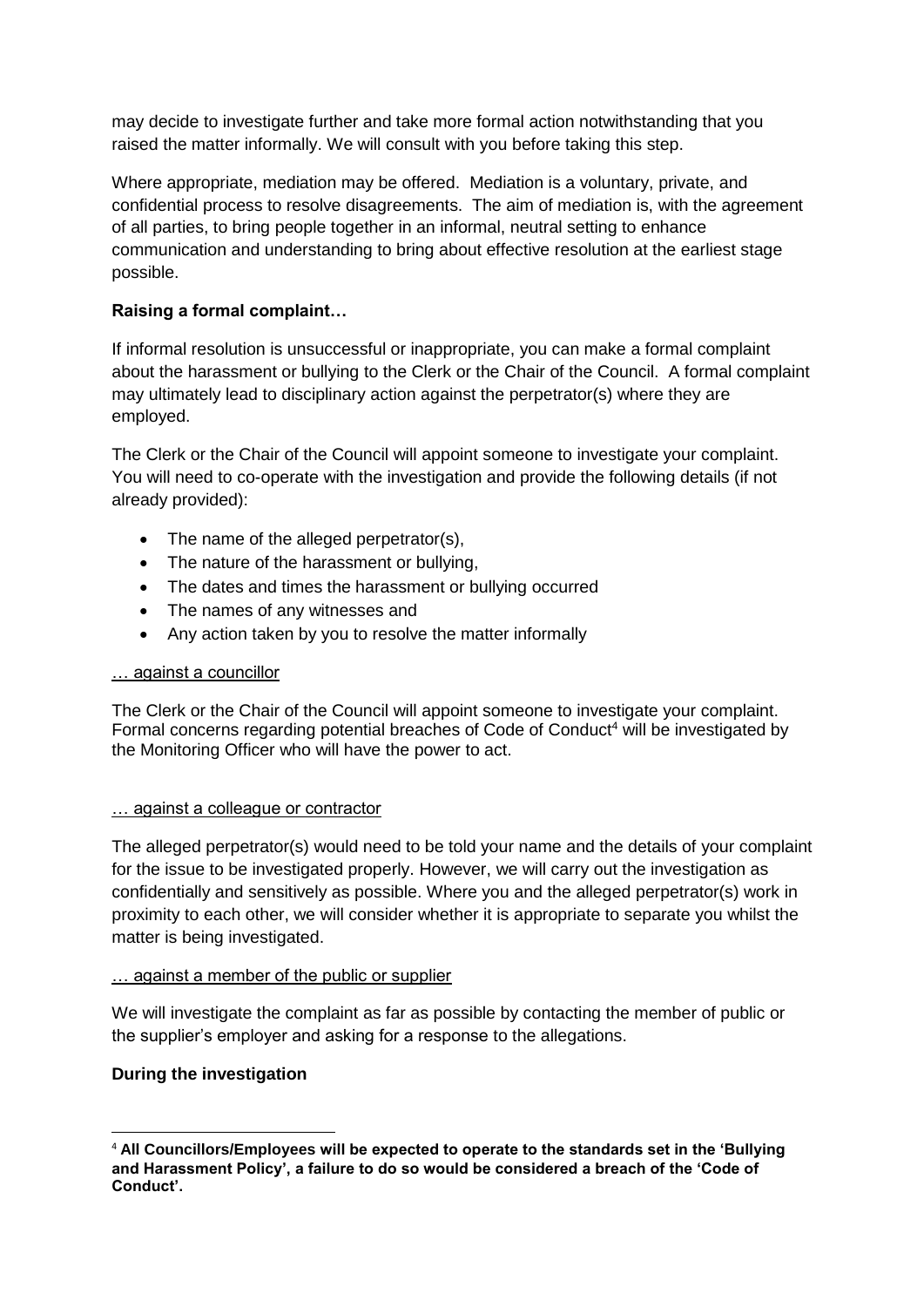Investigations will be carried out promptly, sensitively and, as far as possible, confidentially. If, after an investigation, we decide that an employee/councillor has harassed or bullied another employee/councillor, then the employee/councillor may be subject to disciplinary action, up to and including dismissal.

The Council will consider how to protect your health and wellbeing whilst the investigation is taking place and discuss this with you. Depending on the nature of the allegations, the Investigator may want to meet with you to better understand your compliant. Whilst there is no Statutory right to be accompanied at investigation meetings, the Council recognises that allowing this represents good practice and will allow a work colleague, councillor or union representative to attend with you at the meeting.

# **Hearing**

After the investigation, a panel will meet with you in a Grievance Hearing (following the Grievance Procedure) to consider the complaint and the findings of the investigation. At the meeting you may be accompanied by a fellow worker, councillor, or a trade union official.

After the meeting, the panel will write to you to inform you of the decision and to notify you of your right to appeal if you are dissatisfied with the outcome. You should put your appeal in writing explaining the reasons why you are dissatisfied with the decision. Your appeal will be heard under the appeal process that is described in the Grievance Procedure.

## **Victimisation**

Employees and others who make allegations of bullying or harassment in good faith will not be treated less favourably as a result.

## **False allegations**

If the Council believes a false and/or malicious allegation has been made it will be investigated under the Disciplinary Procedure. Such an allegation, if upheld could constitute gross misconduct.

## **Disclosure and confidentiality**

We will treat personal data collected during this process in accordance with the data protection policy. Information about how data is used and the basis for processing data is provided in the employee privacy notice.

## **Use of the disciplinary procedure**

Harassment and bullying constitute serious misconduct. If, at any stage from the point at which a complaint is raised, we believe there is a case to answer and a disciplinary offence might have been committed, we will instigate our disciplinary procedure. Any employee/councillor found to have harassed or bullied a colleague/councillor will be liable to disciplinary action up to and including summary dismissal.

This procedure represents part of the Contract of Employment of an Employee, and its standards of behaviour are those expected of Councillors as per the Code of Conduct.

— policy ends here —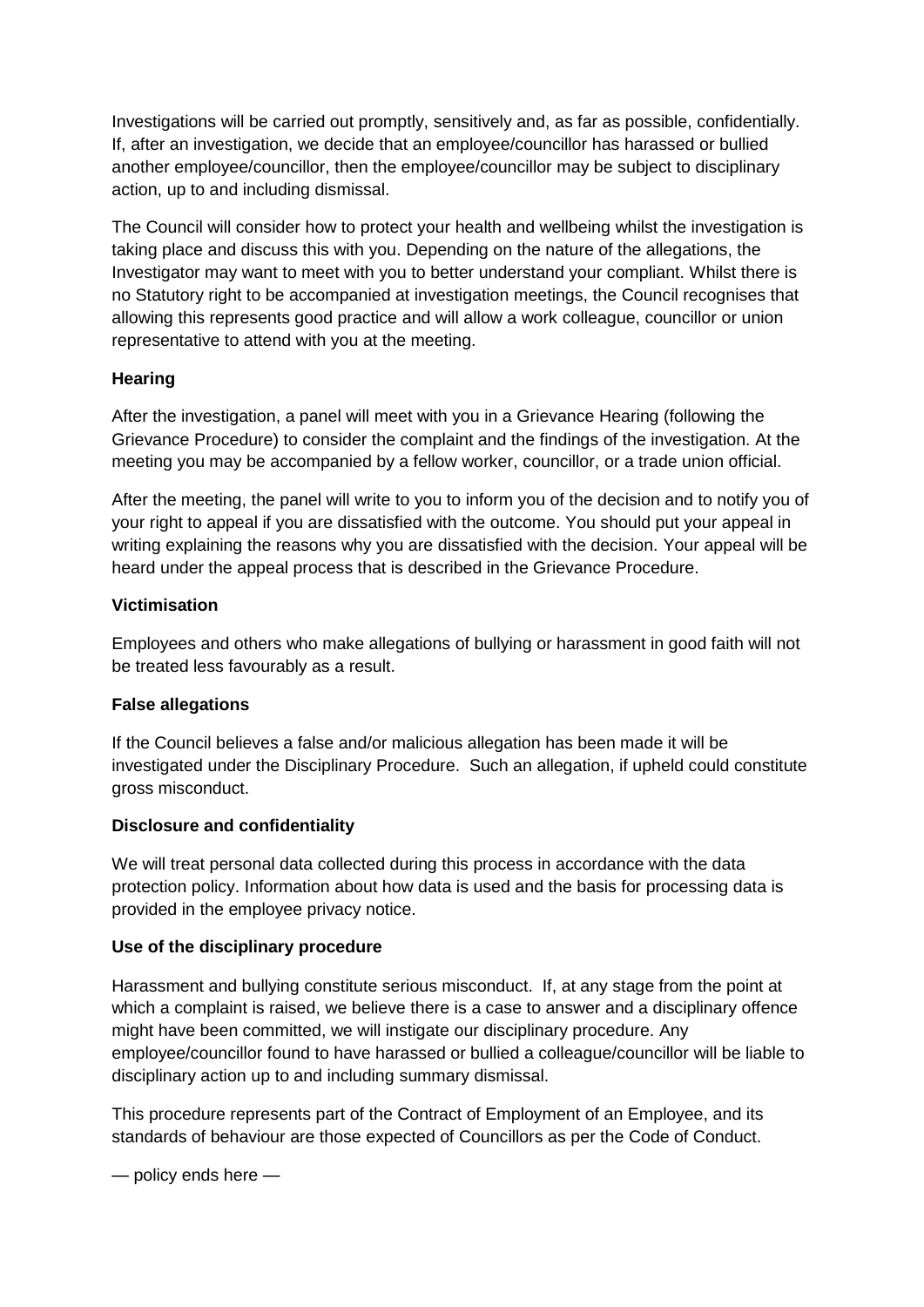# **Notes**

1. Protected characteristics

A 'protected characteristic' is defined in the Equality Act 2010 as age, disability, sex, gender reassignment, pregnancy and maternity, race, sexual orientation, religion or belief, and marriage and civil partnership. It is unlawful to discriminate against an individual because of any of the protected characteristics.

Discrimination includes treating people differently because of a protected characteristic. Harassment is unwanted conduct related to a 'protected characteristic'. Employees can complain of harassment even if the behaviour in question is not directed at them. This is because the complainant does not actually need to possess the relevant protected characteristic. An employee can complain of unlawful harassment if they are related someone with a protected characteristic, or because a colleague believes they have a protected characteristic.

2. Legal risks

An employee does not need to be employed to make a discrimination claim at a tribunal.

- Job applicants who believe they have not been appointed because of a 'protected characteristic' can make a claim.
- New or established employees who are dismissed because of a health condition can make a discrimination claim at a tribunal.
- An employee in their probationary period may claim discrimination if their employment has been ended for no credible reason.
- An employee subjected to harassment can make a discrimination claim at a tribunal.
- An employee asked to retire can make a discrimination claim at a tribunal.

Successful unfair dismissal claims are limited to a compensation cap, whereas those for unlawful discrimination have no cap.

A positive employment culture, and swift action if conduct falls beneath acceptable standards will help mitigate the risks. An unhealthy culture will make it difficult to defend claims.

The time to defend and the cost of defending tribunal claims can be significant, irrespective of the outcome.

3. Culture and behaviour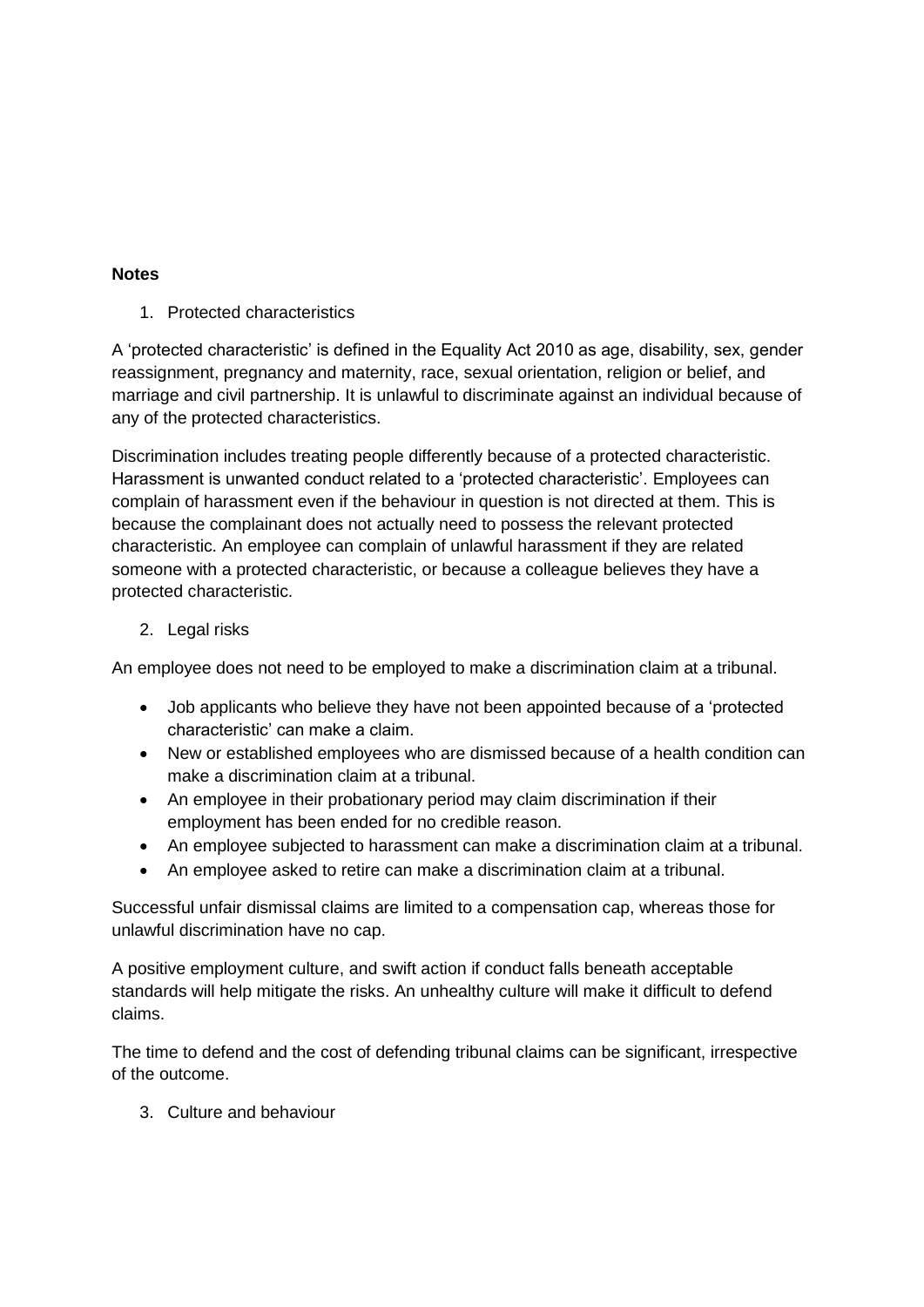Modern day workforces are eclectic, and a positive culture throughout the council enables staff with different backgrounds and beliefs to share ideas and shape how the council achieves what councillors decide for the community.

Different people find different things acceptable. It may not be obvious that some behaviour would be unwelcome or could offend a person. Those in positions of 'power' over an employee may not always understand how words or actions are received. An employee may not always find it easy to communicate how they really feel. 'Banter' that on the face of it is reciprocated may nonetheless be unwelcomed and damaging. Others who overhear comments, or learn of them third hand, will form judgements about the culture.

Whilst both staff and councillors jointly determine what the working culture is like, councillors are key in demonstrating what is and isn't acceptable behaviour. This is apparent from how councillors behave with each other in council meetings and also in how standards of behaviour are applied through the use of informal discussion and formal policies. Examples of unacceptable behaviour at work include (but are not limited to):

- physical conduct ranging from touching to sexual advances and serious assault;
- the offer of rewards for going along with sexual advances, e.g. promotion, access to training;
- suggestions that refusing sexual advances will adversely affect aspects relating to employment (such as pay, promotion, training, work opportunities, or any other condition of employment or development;
- comments about a person's appearance;
- jokes or comments of a sexual or racial nature or about an individual's age, disability, sexual orientation or religion;
- questions about a person's sex life;
- unwanted nicknames, especially related to a person's age, race or disability;
- the use of obscene gestures;
- excluding an individual for a non-work reason
- treating an employee differently because they have, or are perceived to have, a 'protected characteristic' or are associated with someone who does;
- the open display of pictures or objects with sexual or racial overtones, even if not directed at any particular person;
- spreading malicious rumours or insulting someone;
- picking on someone or setting them up to fail;
- making threats or comments about someone's job security without good reason;
- ridiculing someone:
- isolation or non-cooperation at work; and
- excluding someone from social activities.
- 4. During the investigation

Employers have duty of care to provide a safe place of work. If a complaint is made, discuss how to manage working relationships whilst the allegation is being investigated and until the outcome is disclosed. This is as much for the protection of the alleged perpetrator as for the aggrieved.